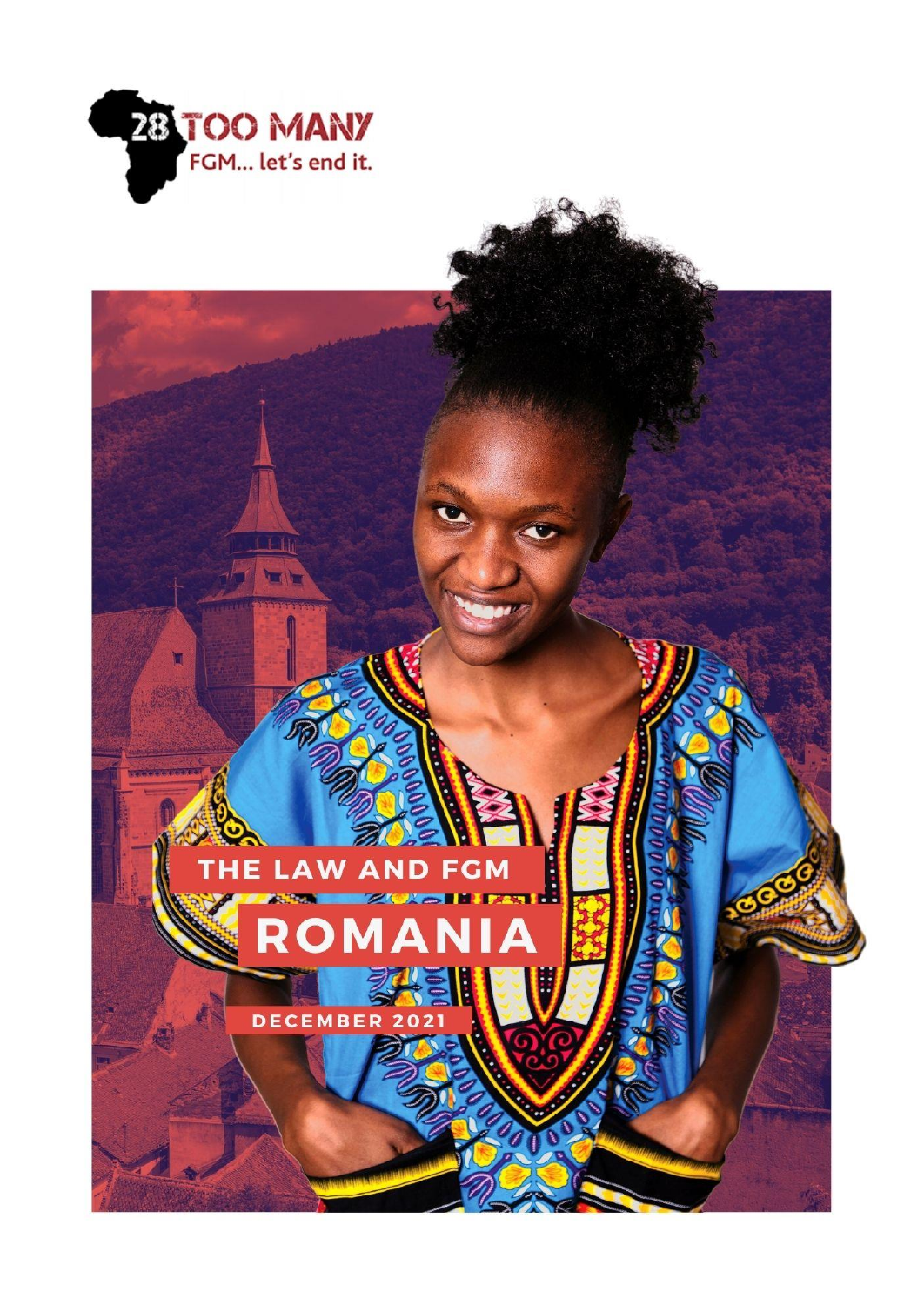# **National Legal Framework**

# **Overview of National Legal Framework in Romania**

#### *National legislation:*

| $\times$ | Specific law/provision criminalising FGM                                   |
|----------|----------------------------------------------------------------------------|
| $\times$ | Provides a definition of FGM                                               |
|          | Criminalises the performance of FGM                                        |
|          | Criminalises the procurement, arrangement and/or assistance of acts of FGM |
| $\chi$   | Obligation to report incidents of FGM to the authorities                   |
|          | Criminalises the participation of medical professionals in acts of FGM     |
|          | Extraterritorial application regardless of double criminality              |

# **Introduction**

Romania is a country in south-eastern Europe with an estimated population of 19.3 million.<sup>1</sup> The country is a unitary, semi-presidential republic with a parliamentary democracy.

### **FGM Prevalence**

There is no information available on the prevalence of female genital mutilation (*FGM*) in Romania, either for girls and women who have undergone FGM or those who are at risk of FGM. According to the European Institute of Gender Equality, this could be explained by the low number of migrants from countries where FGM is practised.<sup>2</sup>

# **National Legal Framework**

# **General Law**

There is no specific law criminalising FGM in Romania. However, there is a specific statement by the Romanian Government that criminalises it.

**Order 1136/2007 of the Ministry of Health** states in **Article 7 under Annex 2** that any form of genital mutilation, as well as any other procedure that can be defined as 'female circumcision', is prohibited under sanction of criminal liability. The order also elaborates that a women's consent to undergo FGM is irrelevant in such cases.

FGM has also been included in the **Law on Equal Opportunities for and Equal Treatment of Men and Women** as a form of gender-based violence as defined in **Article 4(l)** of said law.

Although specific provisions of the **Penal Code of the Republic of Romania (2009, amended 2017)** (the *Criminal Code*), are not mentioned in Order 1136/2007, FGM would most likely be qualified as 'battery and other acts of violence' under **Articles 193–194 of the Criminal Code**, or as 'ill-treatment of a minor in one's care' under **Article 197 of the Criminal Code**.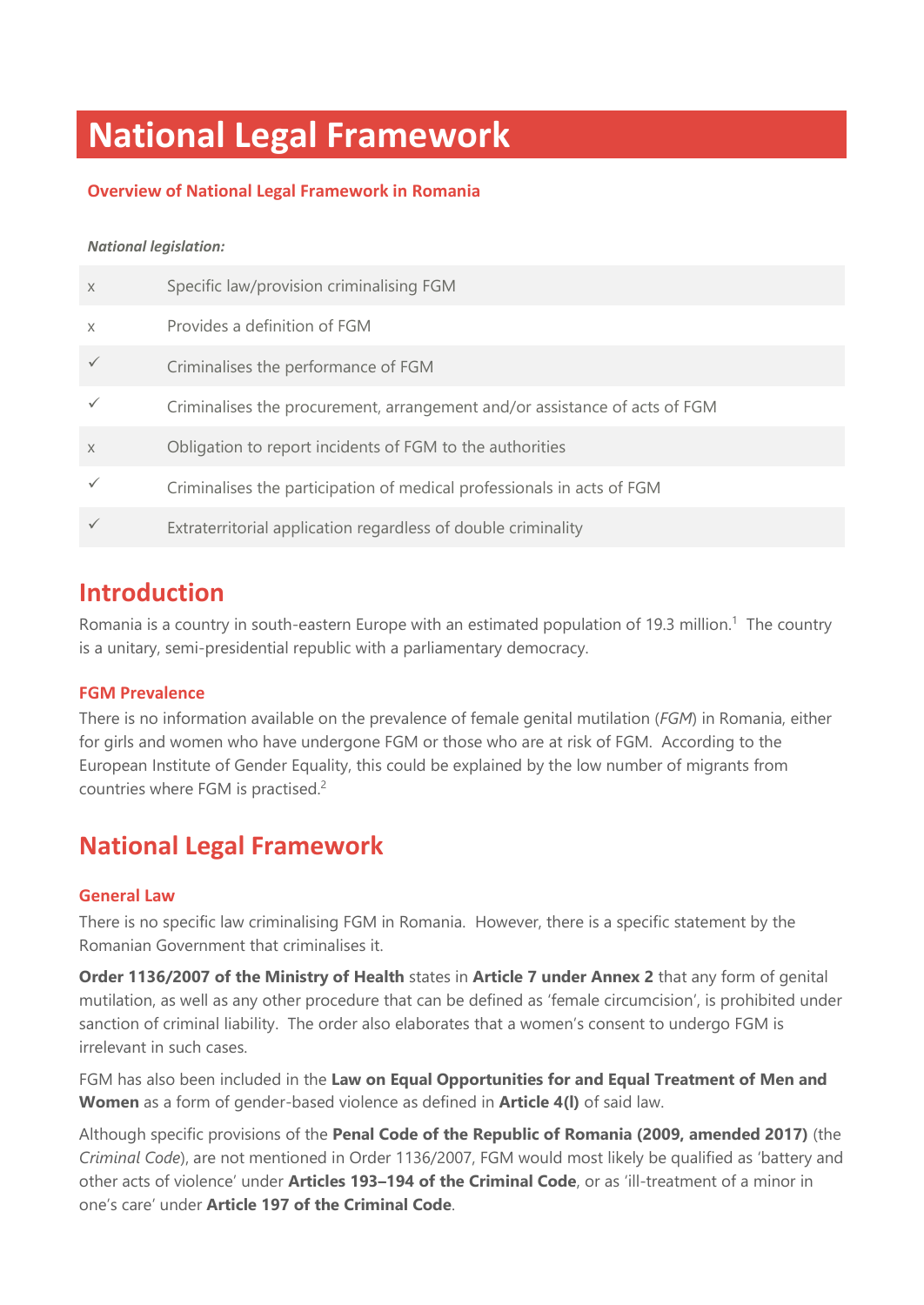There are several forms of 'battery and other acts of violence' (*Acts of Violence*), distinguished by the consequences and the intent of those consequences, as follows.

- **Article 193(1)** criminalises Acts of Violence causing physical suffering.
- **Article 193(2)** criminalises Acts of Violence causing traumatic injuries or those affecting the health of an individual that need no more than 90 days of medical care to heal.
- **Article 194(1)** criminalises Acts of Violence causing bodily harm. Bodily harm is present when the act causes:
	- an impairment;
	- traumatic injuries or a health impairment that need more than 90 days of medical care to heal;
	- a serious or permanent aesthetic injury;
	- a miscarriage; or
	- an endangerment of an individual's life.
- **Article 194(2)** criminalises Acts of Violence intentionally inflicting bodily harm.

The applicable provision depends on the type of FGM and any subsequent complications. For example, Types II and III FGM (as defined by the World Health Organization<sup>3</sup>) are likely to fall under **Article 194(2)**, since they are undertaken intentionally and cause serious and, without intervention, permanent aesthetic injury.

**Article 197** criminalises serious endangerment, by treatment of any kind, of the physical, intellectual or moral development of a minor by a parent or any person in whose care the minor is. This would apply to all types of FGM when they are performed by the parents or performed on their orders.

# **Definition of FGM**

The law does not contain a definition of 'FGM'; however, **Order 1136/2007** clearly states that all forms of genital mutilation and all other procedures that can be qualified as female circumcision are prohibited. That definition should cover all types of FGM as defined by the World Health Organization.

### **Women and Girls of All Ages**

The performance of FGM on women and girls of all ages is criminalised in Romania. **Article 7 of Annex 2 of Order 1136/2007** does not mention any age limit and even specifies that any consent is irrelevant to the prohibition of FGM. There is also no indication that **Articles 193 and 194** on Acts of Violence put any limit on the age of the victim.

### **Procuring, Aiding and Abetting**

Procuring, aiding and abetting FGM are criminalised in Romania through general criminal law. It is, however, unclear whether procuring FGM – when someone has a cutter (or any other person) perform FGM on the victim – qualifies someone as a 'joint perpetrator' or an 'accomplice'.

- **Article 46(2) of the Criminal Code** defines 'joint perpetrators' as persons who directly commit the same act that is criminalised by law. It could be argued that if, someone pays another person to perform FGM on the victim and is closely involved in planning the FGM, such direct involvement would amount to direct commission by multiple persons.However, no other provisions in the Criminal Code have been found to support this argument.
- **Article 48(1) of the Criminal Code** defines an 'accomplice' as someone who in any way aids in or abets the commission of an offence under criminal law.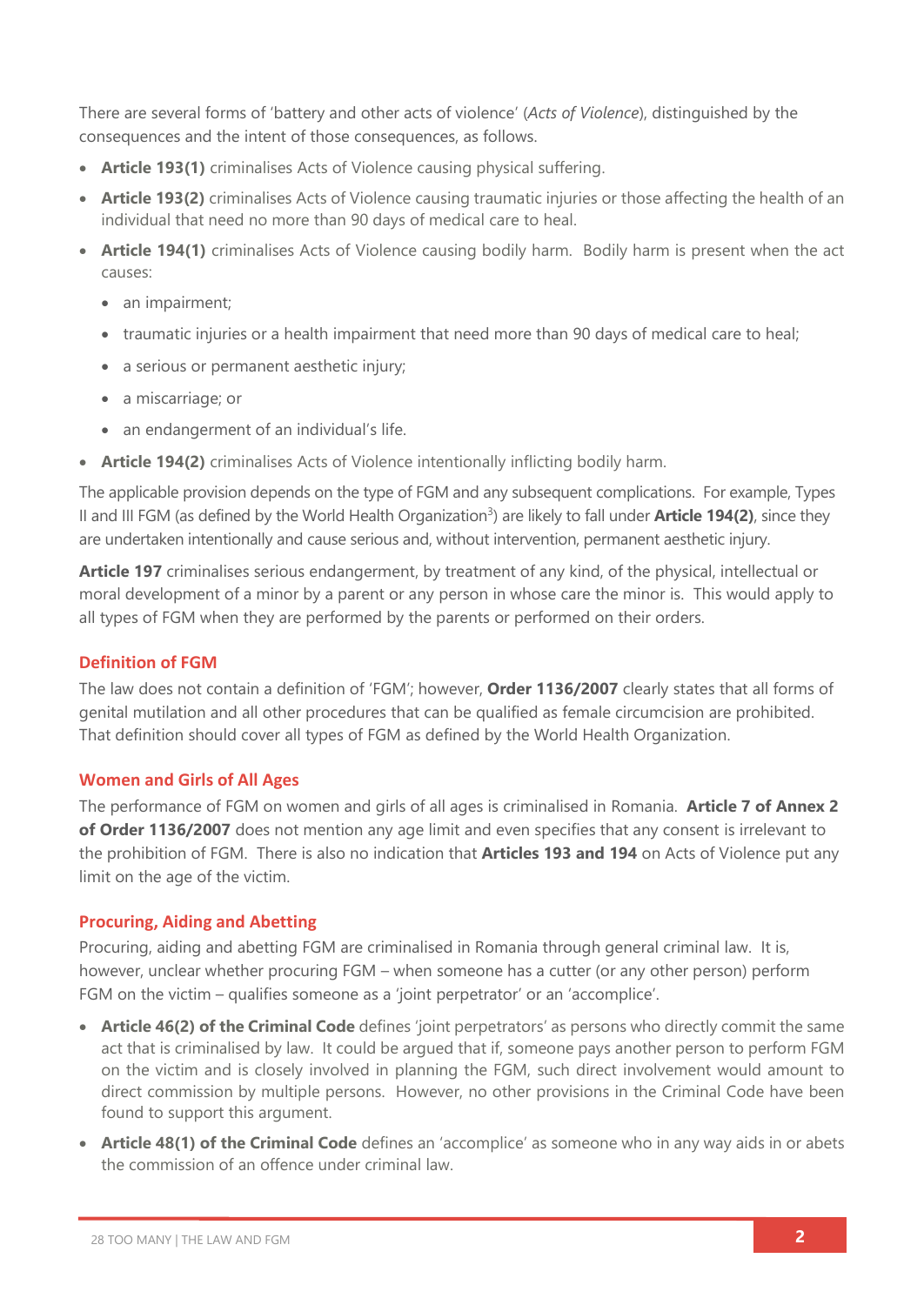• **Article 49 of the Criminal Code** prescribes that the co-perpetrator and accomplice to an offence committed with intent be punished with the penalty prescribed for the perpetrator by the law, taking their contribution to the crime into account. This means that someone who arranged FGM and contracted/paid a cutter would most likely receive a higher sentence than someone who 'just' allowed the use of their premises.

#### **Failure to Report FGM**

Failing to report FGM has not been criminalised in Romania. However, under **Article 89(3) of the Law on the protection and promotion of the rights of the child [272/2004]** (the *Child Protection Law*), employees of public or private institutions who come into contact with children and suspect possible abuse or maltreatment are obligated to notify the Directorate General for Social Assistance and Child Protection immediately.

Forensic doctors also have a duty to report signs of crimes they find during examinations carried out for cases pending in court. **Article 37(2) of Decision 774/2000** on the organisation of the activity and functioning of forensic medicine institutions prescribes that if, during an examination carried out at the request of parties to a case, a forensic doctor finds forensic signs that indicate an offence that can be prosecuted without the victim pressing charges, he/she must record this in the forensic documents and bring it to the attention of a competent judicial authority.

#### **Medicalised FGM**

Medicalised FGM is criminalised in Romania through general law. **Article 196(3) of the Criminal Code**  criminalises inflicting bodily injury (as set out in Article 194(1)) as a result of not complying with the legal provisions and measures for the exercise of a profession.

However, this general law does not seem the most appropriate provision to apply to medicalised FGM. First of all, Article 196 in general is focussed on inflicting bodily injury *through* fault; for example, when a doctor ignores certain safety measures during an operation and causes injuries. This does not really apply to FGM, since performing FGM is a very intentional act. One could hardly say that medicalised FGM is a case of a doctor inflicting injury through fault because they did not comply with certain measures. It therefore seems that, although the specific provision of Article 196(3) is in place, it would be more appropriate to prosecute medicalised FGM under **Articles 193 and 194**.

### **Extraterritoriality**

The **Romanian Criminal Code** has extraterritorial application in some cases, which could apply to FGM, depending on the circumstances.

- **Article 9(2)** prescribes that Romanian criminal law applies to offences committed outside of the country by a Romanian citizen, provided the act is also an offence under the criminal law of the country where it was committed.
- **Article 10(1)** prescribes that Romanian criminal law applies to offences committed outside of the country by a foreign citizen or a person without citizenship against a Romanian citizen.

These provisions seem to only apply in cases of people of Romanian nationality, not permanent residents.

In any case, **Article 9(2)** could extend extraterritorial application of the Criminal Code when Romanian nationals take their daughters to countries of origin where FGM is also criminal. **Article 10(1)** could apply in cases where permanent residents of Romania take their Romanian national daughters to countries of origin and have FGM performed.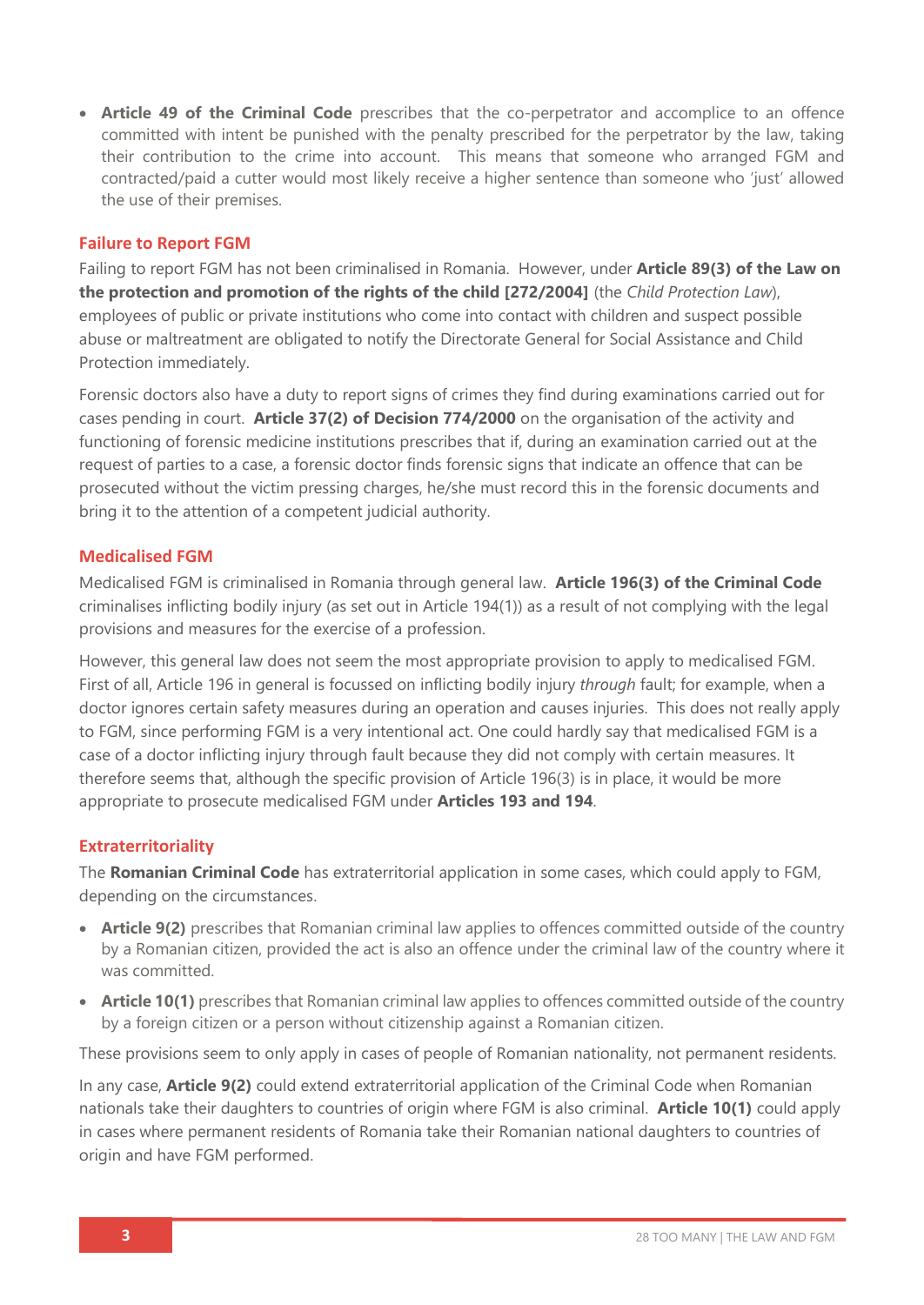**Article 10** gives no requirement of double criminality. However, **Article 10(2)** does stipulate that the Romanian Criminal Code will not be applicable if the offence is already the subject of judicial proceedings in the country where the offence was committed.

# **Allowing the Use of Premises**

Allowing the use of premises for the purpose of FGM is criminalised in Romania under the general law criminalising aiding and abetting.

**Article 48(1) of the Criminal Code** prescribes that anyone who intentionally aids the commission of an offence in any way is an 'accomplice'. Allowing the use of premises for the purpose of FGM, thereby granting opportunity and facilitating the commission of the offence, is very likely to qualify as 'aiding'.

## **Providing or Possessing Tools**

Providing tools for the specific purpose of FGM is criminalised in Romania under the general law criminalising aiding and abetting. As with allowing the use of premises, providing tools facilitates the commission of the offence and is very likely to qualify as 'aiding'.

Possessing tools for the specific purpose of FGM has not been criminalised in Romania, since preparation of an offence has not been criminalised and possessing tools cannot be qualified as an 'attempt' under **Articles 32–34 of the Criminal Code**.

# **Penalties**

There are differing penalties for FGM in Romania set out in the **Criminal Code**. The penalty for FGM would depend on which form of 'battery and other acts of violence' would apply to the specific instance of FGM.

- **Article 193(1)** prescribes a sentence of *two months' to three years' imprisonment or a fine* for Acts of Violence causing any suffering.
- **Article 193(2)** prescribes a sentence of *six months' to five years' imprisonment or a fine* for causing a traumatic injury or damage to a person's health that needs no more than 90 days of medical care to heal.
- **Article 194(1)** prescribes a sentence of *two- to seven-years' imprisonment* for Acts of Violence causing bodily harm.
- **Article 194(2)** prescribes a sentence of *three- to ten-years' imprisonment* for intentionally inflicting bodily harm.
- **Article 197** prescribes a sentence of *three- to seven-years' imprisonment* for ill-treatment of a minor under one's care.

Cases of FGM are very likely to include aggravating circumstances under **Article 77 of the Criminal Code**. The applicable aggravating circumstances are the following:

- committing an offence with cruelty or by subjecting the victim to degrading treatment (**Article 77(b)**);
- committing an offence taking advantage of the obvious vulnerability of the victim due to, *inter alia*, age or other reasons (**Article 77(e)**); and
- committing an offence for reasons of, *inter alia*, gender (**Article 77(h)**).

Article 77(h) would certainly apply, since FGM is a form of gender-based violence, as is also stated in Article 4(l) of the Law on Equal Opportunities for and Equal Treatment of Men and Women. Article 78(1)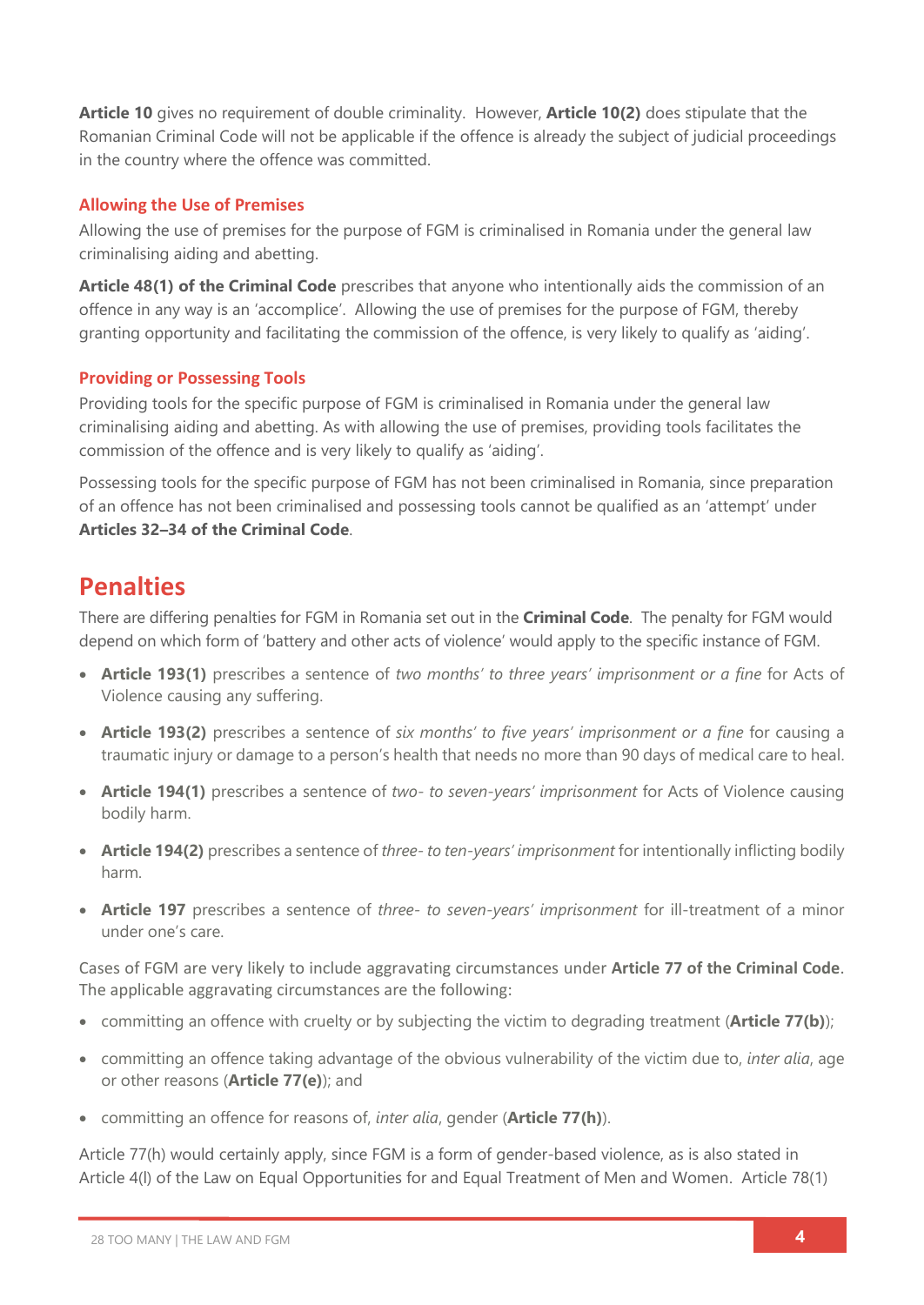of the Criminal Code prescribes that, in a case with aggravating circumstances, *two years may be added to the original maximum sentence*. These two years may not exceed a third of the original maximum sentence. Since FGM would, in many cases, be qualified as 'intentionally inflicting bodily harm' with aggravating circumstances present, the *maximum sentence would be twelve years' imprisonment.*

# **Protection**

# **Protecting Uncut Women and Girls**

There are general child protection laws that protect uncut girls. Under **Article 89(1) of the Child Protection Law**, a child has the right to be protected from all forms of violence. **Article 89(2)** prescribes that any natural or legal person, as well as the child, may refer the matter to the Directorate General for Social Assistance and Child Protection of the county where the child lives to take appropriate measures to protect the child. Under **Article 98 of the Child Protection Law**, the Directorate General has the mandate to verify and resolve all reports of abuse and ensure the provision of protective services as enumerated in **Article 119 of the Child Protection Law**.

There are three types of services mentioned in **Article 119(1)** – day, family and residential.

- **Article 120(1)** describes 'day services' as those that ensure the maintenance, restoration and development of the child's and parents' capacities in order to overcome situations that could lead to the child's separation from his/her family.
- **Article 121** describes 'family services' as those that, at the home of a natural person or a family, provide the upbringing and care of children who have been separated, either temporarily or definitively, from their parents as a result of enforcing the placement measure in accordance with the present law.
- **Article 123(1)** describes 'residential services' as those that ensure the protection, upbringing and care of children separated, temporarily or permanently, from their parents, following the establishment, under the conditions of this law, of the measure of placement.

Furthermore, under **Article 68(1)(a)**, a child can be temporarily put in emergency placement in case of subjection to violence.

There are no specific or general laws protecting uncut women, aside from general criminal law.

## **Victims**

There are no specific laws protecting victims of FGM in Romania. However, **Article 90 of the Child Protection Law** prescribes that all relevant actors, including public authorities and private bodies, must take all appropriate measures to facilitate the physical and psychological recovery and social reintegration of any child who has been the victim of any form of abuse, torture or cruel, inhuman or degrading treatment, and ensure that the conditions necessary for the child's rehabilitation and reintegration are conducive to the child's health, self-respect and dignity.

# **Implementation of The Law**

## **Court Cases**

There are no Romanian court cases in relation to FGM known to 28 Too Many.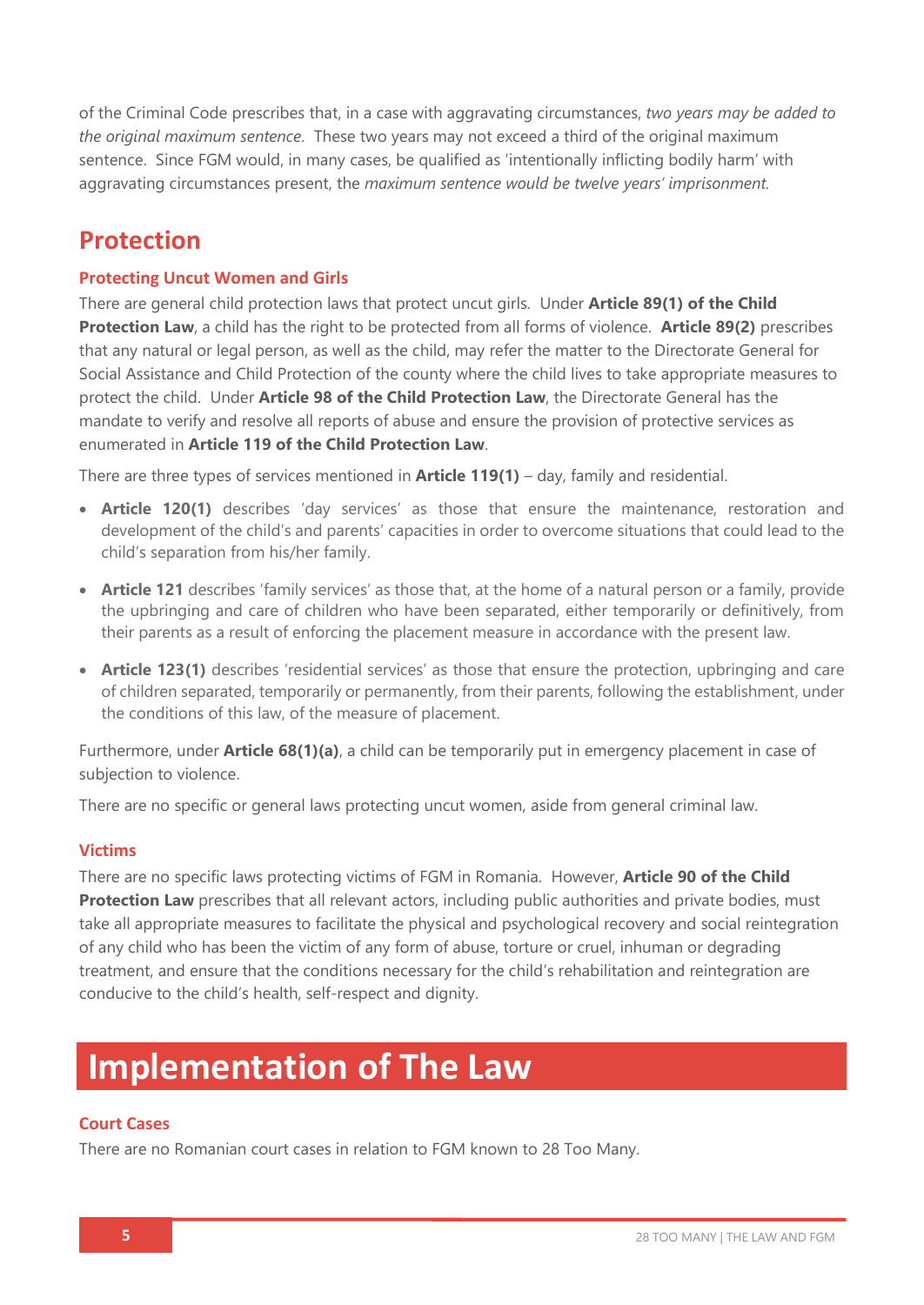# **Conclusions and Recommendations**

# **Conclusions**

The criminality of FGM and the application of the **Criminal Code** to FGM has been confirmed by the Romanian Government in a **governmental order**.

The governmental order does not contain a definition of 'FGM', but clearly states that all **types of FGM** are prohibited. This should cover all types of FGM as defined by the WHO. **Medicalised FGM** is not specifically addressed, but is likely to be covered by the general criminality of FGM.

**Procuring, aiding and abetting** FGM are criminalised in Romania through general criminal law.

There is an **obligation to report** FGM to the authorities for employees of public and private institutions who come into contact with children and suspect possible abuse or maltreatment.

The Criminal Code extends **extraterritorial application** of Romanian criminal law to the performance of FGM abroad, regardless of double criminality, if the *victim* has Romanian nationality. If only the *perpetrator* has Romanian nationality, extraterritorial application is extended under the requirement of double criminality.

### **Recommendations**

We recommend that Romania order an inquiry into the prevalence of FGM and the number of girls and women possibly at risk of FGM.

We recommend that Romania instate an obligation for (at least) relevant professionals and institutions to report cases where there are reasonable grounds to believe that FGM may be committed imminently.

We also recommend that Romania extend extraterritorial application of Romanian criminal law, regardless of double criminality, to cases where the perpetrator has Romanian nationality or is a habitual resident of Romania, and where the victim is a habitual resident of Romania.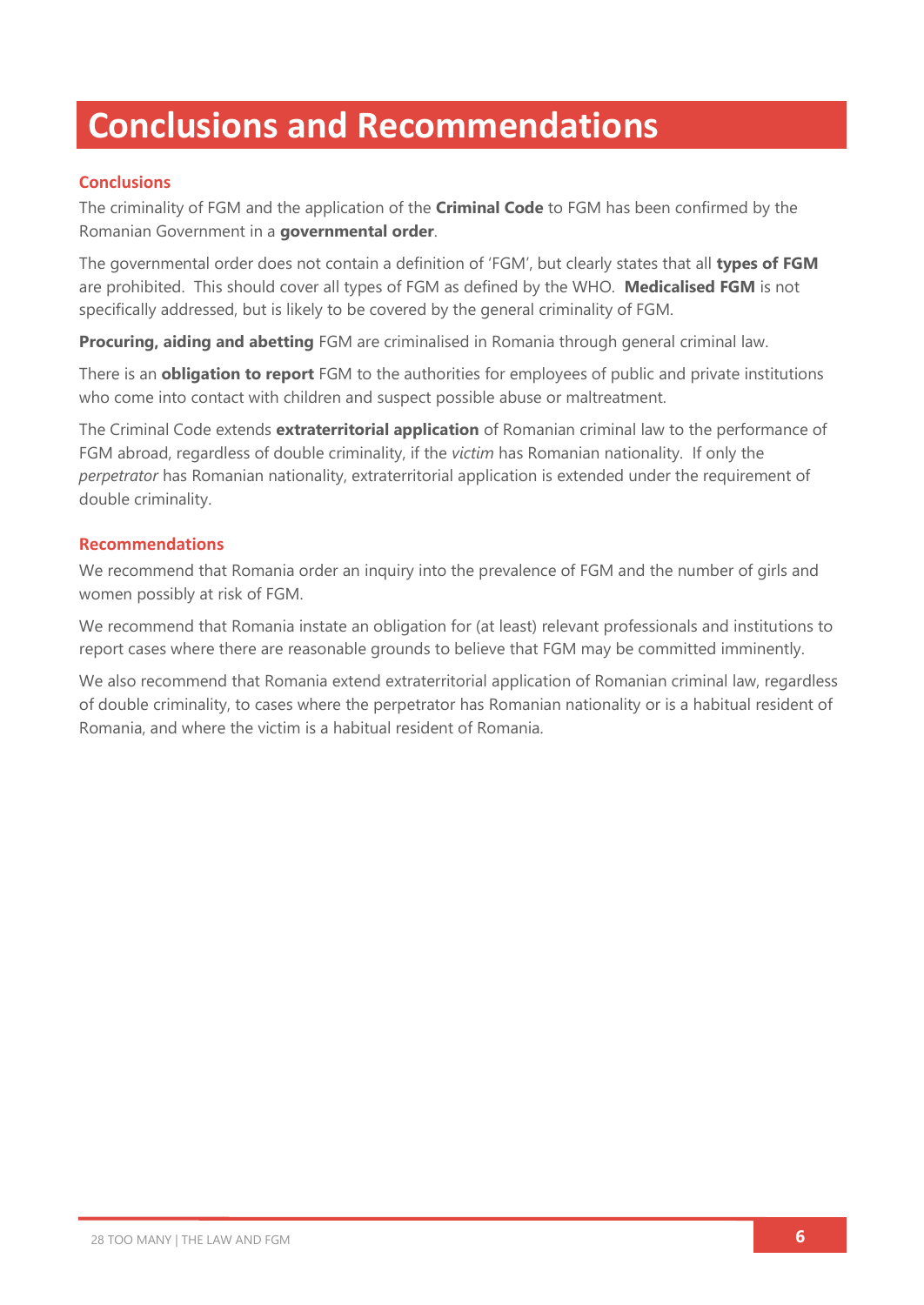# **Appendix I: International and Regional Treaties**

| <b>ROMANIA</b>                                                                                            | <b>Signed</b>        | Ratified/<br><b>Acceded</b> | <b>Reservations on</b><br>reporting? |  |  |
|-----------------------------------------------------------------------------------------------------------|----------------------|-----------------------------|--------------------------------------|--|--|
| <b>International</b>                                                                                      |                      |                             |                                      |  |  |
| International Covenant on Civil & Political Rights (1966)<br>$(ICCPR)^4$                                  | $\checkmark$<br>1968 | $\checkmark$<br>1974        | <b>No</b>                            |  |  |
| International Covenant on Economic, Social & Cultural Rights<br>$(1966)$ (ICESCR) <sup>5</sup>            | $\checkmark$<br>1968 | $\checkmark$<br>1974        | <b>No</b>                            |  |  |
| Convention on the Elimination of All forms of Discrimination<br>Against Women (1979) (CEDAW) <sup>6</sup> | $\checkmark$<br>1980 | $\checkmark$<br>1982        | <b>No</b>                            |  |  |
| Convention on the Rights of the Child (1989) (CRC) <sup>7</sup>                                           | $\checkmark$<br>1990 | ✓<br>1990                   | <b>No</b>                            |  |  |
| <b>Regional</b>                                                                                           |                      |                             |                                      |  |  |
| Istanbul Convention <sup>8</sup>                                                                          | $\checkmark$<br>2014 | 2016                        | Yes*                                 |  |  |
| European Convention on Human Rights <sup>9</sup>                                                          | $\checkmark$<br>1993 | $\checkmark$<br>1994        | <b>No</b>                            |  |  |

- \* 'In accordance with Article 78, paragraphs 1 and 2, of the Convention, Romania reserves the right not to apply or to apply only in specific cases or conditions the provisions laid down in:
	- Article 30, paragraph 2;
	- Article 44, paragraphs 1.e, 3 and 4;
	- Article 55, paragraph 1, in respect of Article 35 regarding minor offences;
	- Article 59."

**'Signed'**: a treaty is signed by countries following negotiation and agreement of its contents.

**'Ratified'**: once signed, most treaties and conventions must be ratified (i.e. approved through the standard national legislative procedure) to be legally effective in that country.

**'Acceded'**: when a country ratifies a treaty that has already been negotiated by other states.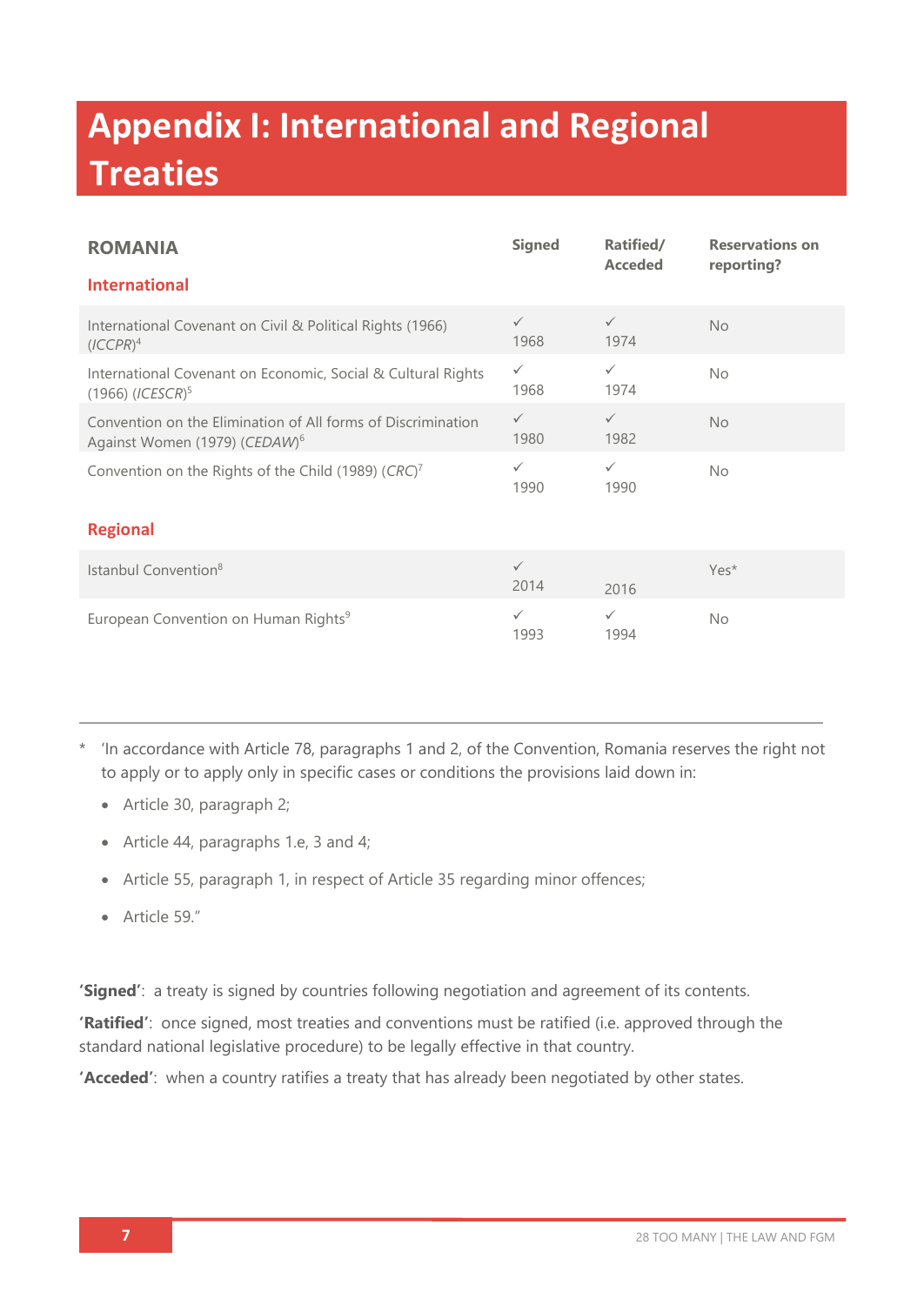# **Appendix II: National Laws**

# **Criminal Code of Romania**

# **Art. 9**

- (1) Legea penală română se aplică infracţiu nilor săvârşite în afara teritoriului ţării de către un cetăţean român sau de o per soa nă juridică română, dacă pedeapsa prevăzută de legea română este deten țiu nea pe viață ori închisoarea mai mare de 10 ani.
- (2) În celelalte cazuri, legea penală română se aplică infracţiunilor săvâr şite în afara teritoriului ţării de către un cetăţean român sau de o persoană juridică română, dacă fapta este prevăzută ca infracţiune şi de legea penală a ţării unde a fost să vârşită ori dacă a fost comisă într-un loc care nu este supus jurisdicţiei niciunui stat.
- (3) Punerea în mișcarea a acțiunii penale se face cu autorizarea preala bilă a pro curorului general al parchetului de pe lângă curtea de apel în a cărei rază terito ri a lă se afl ă parchetul mai întâi sesizat sau, după caz, a procuro rului general al par che tului de pe lângă Înalta Curte de Casaţie şi Justiţie. Termenul în care procurorul poate emite autorizarea este de până la 30 de zile de la data solicitării autorizării și poate fi prelungit, în condițiile legii, fără ca durata totală să depă şească 180 de zile.

## **Art. 10**

- (1) Legea penală română se aplică infracțiunilor săvârșite în afara teritoriului țării de către un cetățean străin sau o persoană fără cetăţenie, contra statului român, contra unui cetăţean român ori a unei persoane juridice române.
- (2) Punerea în mişcare a acţiunii penale se face cu autorizarea prealabilă a procurorului general al Parchetului de pe lângă Înalta Curte de Casaţie şi Justiţie şi numai dacă fapta nu face obiectul unei proceduri judiciare în statul pe teritoriul căruia s-a comis.

# **Art. 46**

- (1) Autor este persoana care săvârşeşte în mod nemijlocit o faptă prevăzută de legea penală.
- (2) Coautori sunt persoanele care săvârşesc nemijlocit aceeaşi faptă prevăzută de legea penală.

### **Art. 48**

- (1) Complice este persoana care, cu intenţie, înles neşte sau ajută în orice mod la săvârşirea unei fapte prevăzute de legea penală.
- (2) Este de asemenea complice persoana care promite, înainte sau în timpul săvârşirii faptei, că va tăinui bunurile provenite din aceasta sau că va favoriza pe făptuitor, chiar dacă după săvârşirea faptei promisiunea nu este îndeplinită.

### **Art. 49**

Coautorul, instigatorul şi complicele la o infracţiune săvârşită cu intenţie se sancţionează cu pedeapsa prevăzută de lege pentru autor. La stabilirea pedepsei se ţine seama de contribuţia fi ecăruia la săvârşirea infracţiunii, precum şi de dispoziţiile art. 74.

# **Art. 77**

Următoarele împrejurări constituie circumstanţe agravante:

- a) săvârşirea faptei de trei sau mai multe persoane împreună;
- b) săvârșirea infracțiunii prin cruzimi sau supunerea victimei la tratamente degradante;
- c) săvârșirea infracțiunii prin metode sau mijloace de natură să pună în pericol alte persoane ori bunuri;
- d) săvârşirea infracţiunii de către un infractor major, dacă aceasta a fost comisă împreună cu un minor;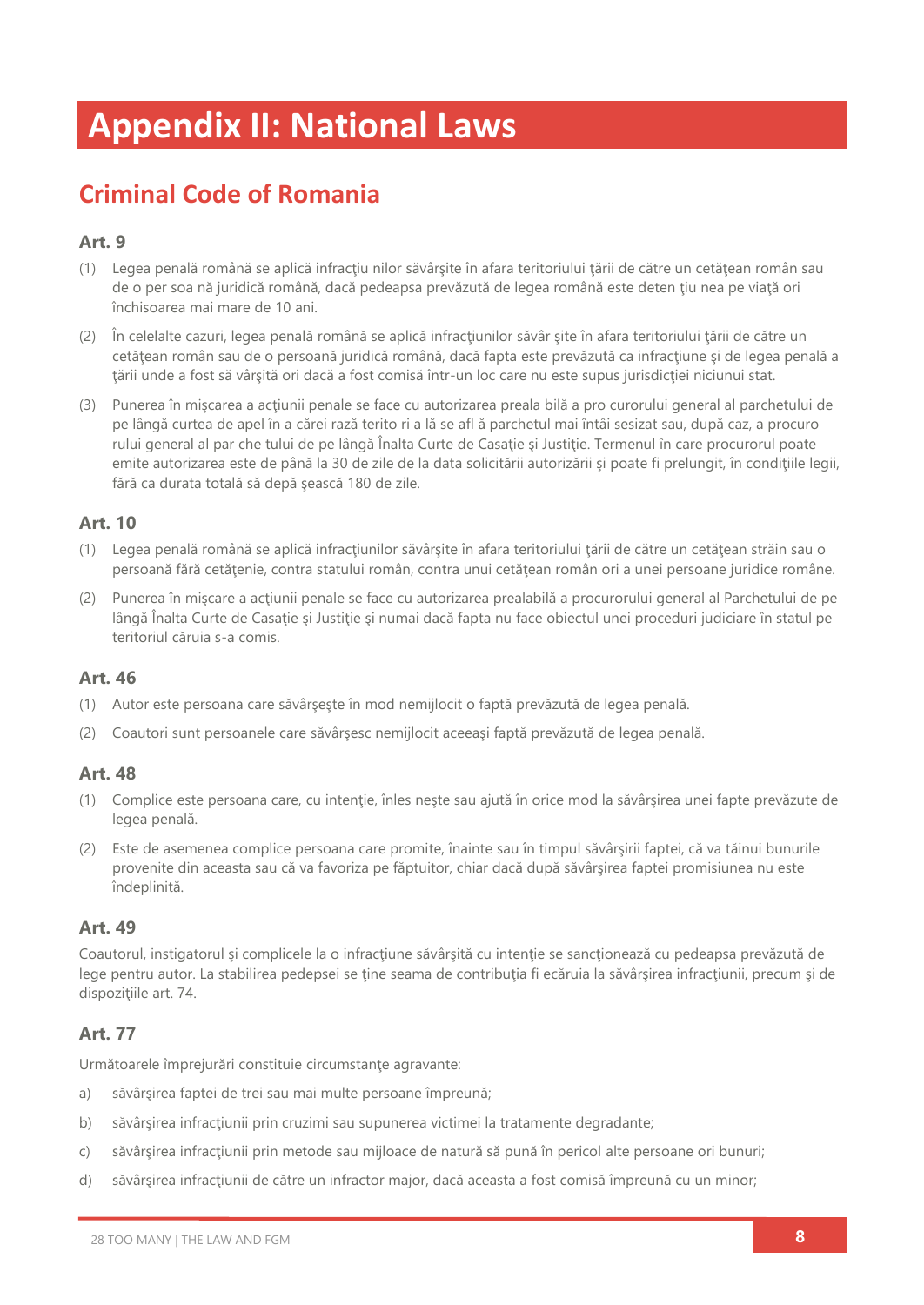- e) săvârşirea infracţiunii profi tând de starea de vădită vulnerabi litate a persoanei vătămate, datorată vârstei, stării de sănătate, infi r mităţii sau altor cauze;
- f) săvârșirea infracțiunii în stare de intoxicație voluntară cu alcool sau cu alte substanțe psihoacțive, când a fost provocată în vederea comiterii infracțiunii;
- g) săvârșirea infracțiunii de către o persoană care a profi tat de situația prilejui tă de o calamitate, de starea de asediu sau de starea de urgență;
- h) săvârșirea infracțiunii pentru motive legate de rasă, naționalitate, etnie, limbă, religie, gen, orientare sexuală, opinie ori apartenenţă poli tică, avere, ori gine socială, vârstă, dizabilitate, boală cronică necon ta gioasă sau infecție HIV/SIDA ori pentru alte împrejurări de același fel, considerate de făptuitor drept cauze ale inferiorității unei persoane în raport cu celelalte.

## **Art. 78**

- (1) În cazul în care există circum stanţe agravante, se poate aplica o pedeapsă până la maximul special. Dacă maxi mul special este neîndestulător, în cazul închisorii se poate adăuga un spor până la 2 ani, care nu poate depăşi o treime din acest maxim, iar în cazul amenzii se poate aplica un spor de cel mult o treime din maximul special.
- (2) Majorarea limitelor speciale ale pedepsei se face o singură dată, indiferent de numărul circumstanţelor agravante reţinute.

### **Art. 193**

- (1) Lovirea sau orice acte de violenţă cauza toa re de suferinţe fi zice se pedepsesc cu închisoare de la 3 luni la 2 ani sau cu amendă.
- (2) Fapta prin care se produc leziuni traumatice sau este afectată sănătatea unei persoane, a cărei gravitate este evaluată prin zile de îngrijiri medicale de cel mult 90 de zile, se pedepseşte cu închisoare de la 6 luni la 5 ani sau cu amendă.
- (3) Acţiunea penală se pune în mişcare la plângerea prealabilă a persoanei vătămate.

### **Art. 194**

- (1) Fapta prevăzută în art. 193, care a cauzat vreuna dintre următoarele consecinţe:
	- a) o infi rmitate;
	- b) leziuni traumatice sau afectarea sănătății unei persoane, care au necesitat, pentru vindecare, mai mult de 90 de zile de îngrijiri medicale;
	- c) un prejudiciu estetic grav şi permanent;
	- d) avortul;
	- e) punerea în primejdie a vieţii persoanei, se pedepseşte cu închisoarea de la 2 la 7 ani.
- (2) Când fapta a fost săvârșită în scopul producerii uneia dintre consecintele pre văzute în alin. (1) lit. a), lit. b) și lit. c), pedeapsa este închisoarea de la 3 la 10 ani.
- (3) Tentativa la infracţiunea prevăzută în alin. (2) se pedepseşte.

### **Art. 196**

(3) Când fapta prevăzută în alin. (2) a fost săvârşită ca urmare a nerespectării dispoziţiilor legale sau a măsurilor de prevedere pentru exercițiul unei profesii sau meserii ori pentru efectuarea unei anumite activități, pedeapsa este închisoarea de la 6 luni la 3 ani sau amenda.

#### **Art. 197**

Punerea în primej die gravă, prin măsuri sau tratamente de orice fel, a dezvoltării fi zice, intelectuale sau morale a minorului, de către părinți sau de orice persoană în grija căreia se afl ă minorul, se pedepsește cu închisoarea de la 3 la 7 ani şi interzicerea exercitării unor drepturi.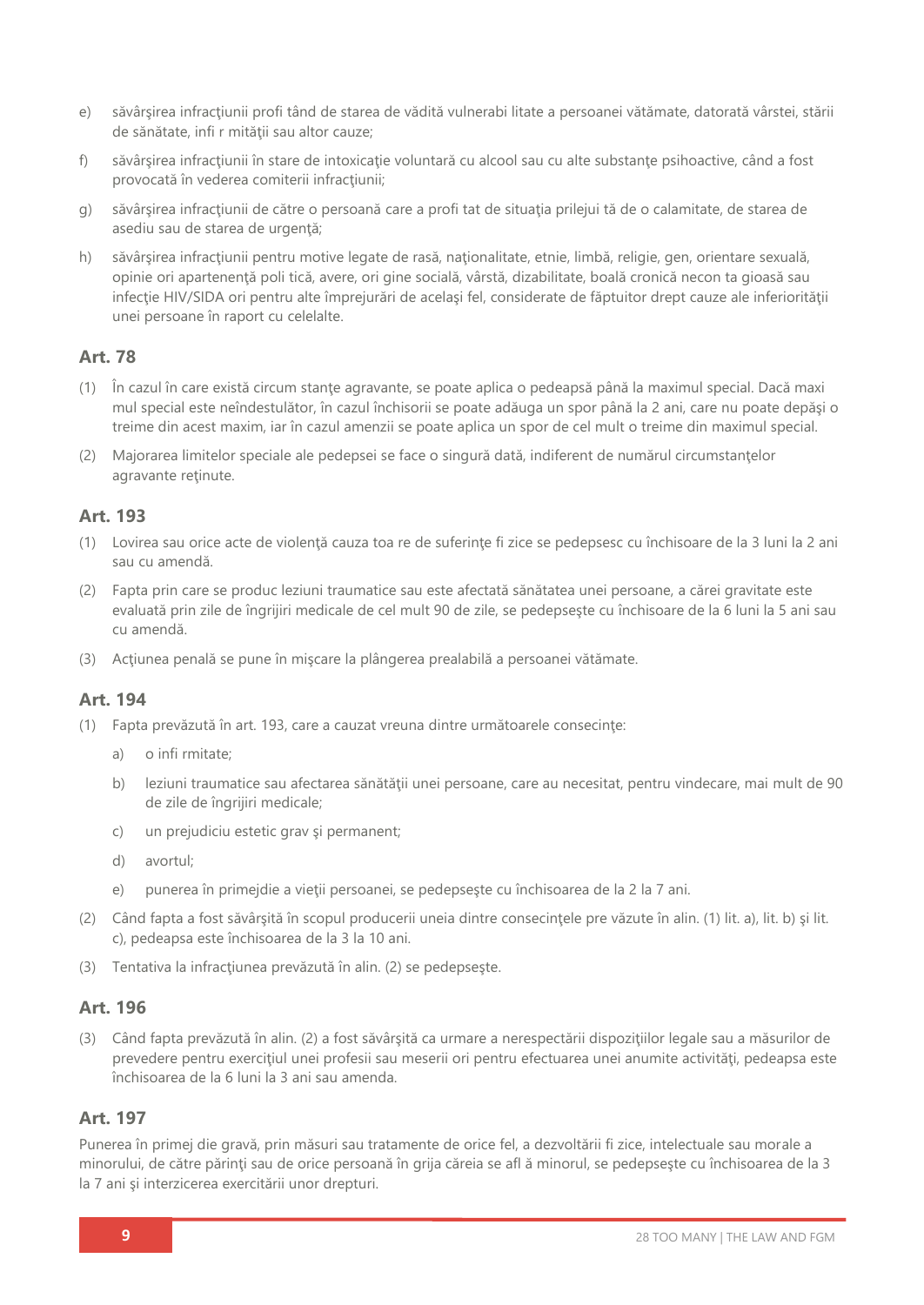# **Order 1136/2007 of the Ministry of Health**

### **Annex 2**

# **Art. 7**

Sub sancțiunea răspunderii penale și civile, se interzic mutilarea genitală sub orice formă, precum și orice altă procedură ce poate fi definită ca o circumcizie la femei; nu este luat în considerare acordul femeilor la niciuna dintre procedurile definite ca circumcizie a propriei persoane.

# **Law on Equal Opportunities for and Equal Treatment of Men and Women**

#### **Art. 4**

(l) prin violenţă de gen se înţelege fapta de violenţă direcţionată împotriva unei femei sau, după caz, a unui bărbat, motivată de apartenenţa de sex. Violenţa de gen împotriva femeilor este violenţa care afectează femeile în mod disproportionat. Violența de gen cuprinde, fără a se limita însă la acestea, următoarele fapte: violența domestică, violenţa sexuală, mutilarea genitală a femeilor, căsătoria forţată, avortul forţat şi sterilizarea forţată, hărţuirea sexuală, traficul de fiinţe umane şi prostituţia forţată.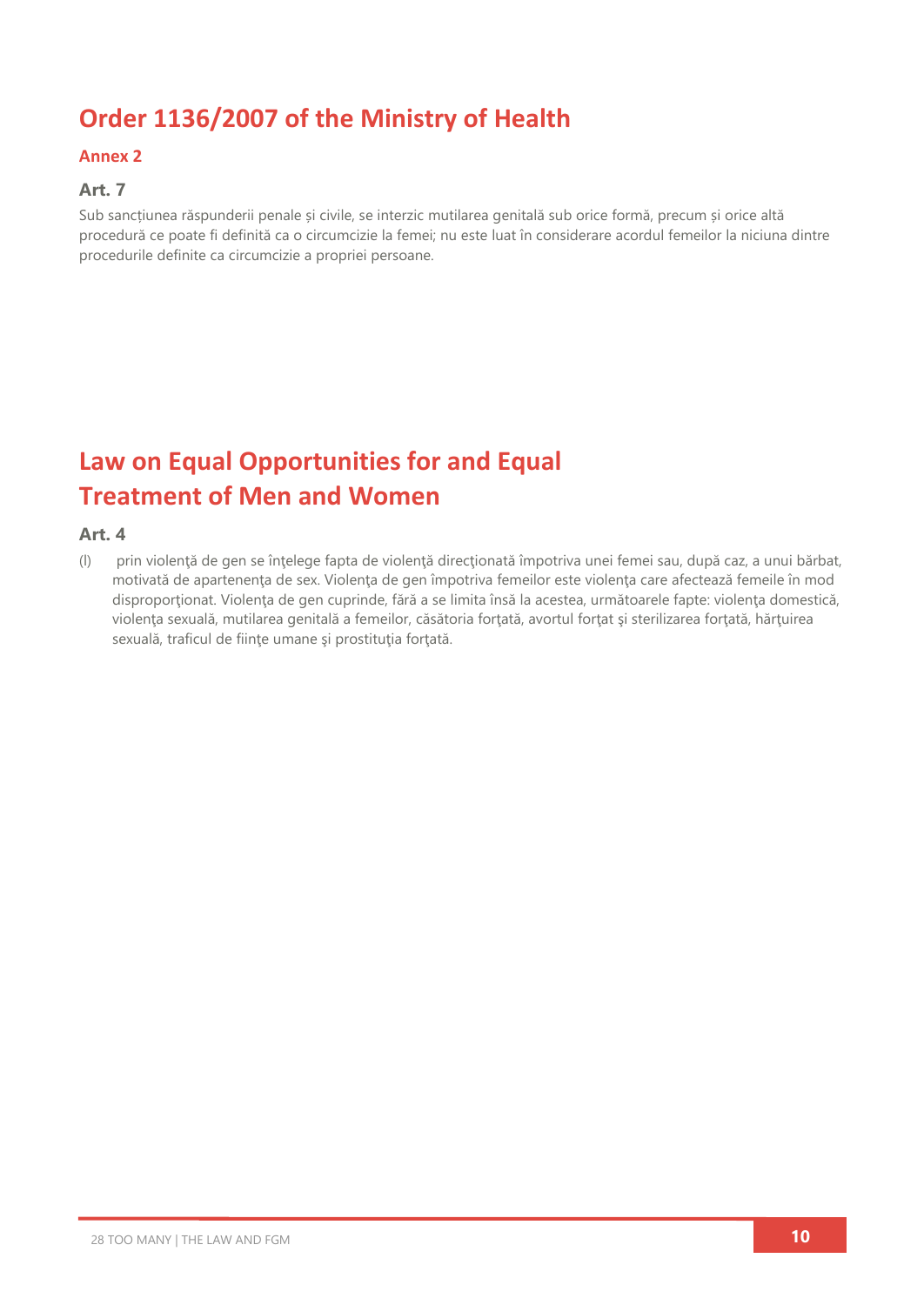# **Child Protection Law**

## **Art. 68**

- (1) Plasamentul în regim de urgență este o măsură de protecție specială, cu caracter temporar, care se stabilește pentru copilul aflat în următoarele situații:
	- a) abuzat, neglijat sau supus oricărei forme de violență;

## **Art. 89**

- (1) Copilul are dreptul de a fi protejat împotriva abuzului, neglijării, exploatării, traficului, migrației ilegale, răpirii, violenței, pornografiei prin internet, precum și a oricăror forme de violență, indiferent de mediul în care acesta se află: familie, instituții de învățământ, medicale, de protecție, medii de cercetare a infracțiunilor și de reabilitare/detenție, internet, mass-media, locuri de muncă, medii sportive, comunitate etc.
- (2) Orice persoană fizică sau juridică, precum și copilul pot sesiza direcția generală de asistență socială și protecția copilului din județul/sectorul de domiciliu să ia măsurile corespunzătoare pentru a-l proteja împotriva oricăror forme de violență, inclusiv violență sexuală, vătămare sau de abuz fizic sau mental, de rele tratamente sau de exploatare, de abandon sau neglijență.
- (3) Angajații instituțiilor publice sau private care, prin natura profesiei, intră în contact cu copilul și au suspiciuni asupra unui posibil caz de abuz, neglijare sau rele tratamente au obligația de a sesiza de urgență direcția generală de asistență socială și protecția copilului.

## **Art. 98**

În vederea asigurării respectării dreptului prevăzut la art. 89 alin. (1), direcția generală de asistență socială și protecția copilului este obligată:

- a) să verifice și să soluționeze toate sesizările privind posibilele cazuri de abuz, neglijare, exploatare și orice formă de violență asupra copilului;
- b) să asigure prestarea serviciilor prevăzute la art. 119, specializate pentru nevoile copiilor, victime ale abuzului, neglijării, exploatării și oricărei forme de violență asupra copilului.

## **Art. 119**

- (1) Pentru prevenirea separării copilului de părinții săi, precum și pentru realizarea protecției speciale a copilului separat, temporar sau definitiv, de părinții săi, se organizează și funcționează următoarele tipuri de servicii:
	- a) servicii de zi;
	- b) servicii de tip familial;
	- c) servicii de tip rezidențial.
- (2) Regulamentul-cadru pentru organizarea și funcționarea serviciilor prevăzute la alin. (1) se aprobă prin hotărâre a Guvernului.

### **Art. 120**

- (1) Serviciile de zi sunt acele servicii prin care se asigură menținerea, refacerea și dezvoltarea capacităților copilului și ale părinților săi, pentru depășirea situațiilor care ar putea determina separarea copilului de familia sa.
- (2) Accesul la aceste servicii se realizează în baza planului de servicii sau, după caz, a planului individualizat de protecție, în condițiile prezentei legi.

### **Art. 121**

Serviciile de tip familial sunt acele servicii prin care se asigură, la domiciliul unei persoane fizice sau familii, creșterea și îngrijirea copilului separat, temporar sau definitiv, de părinții săi, ca urmare a stabilirii în condițiile prezentei legi a măsurii plasamentului.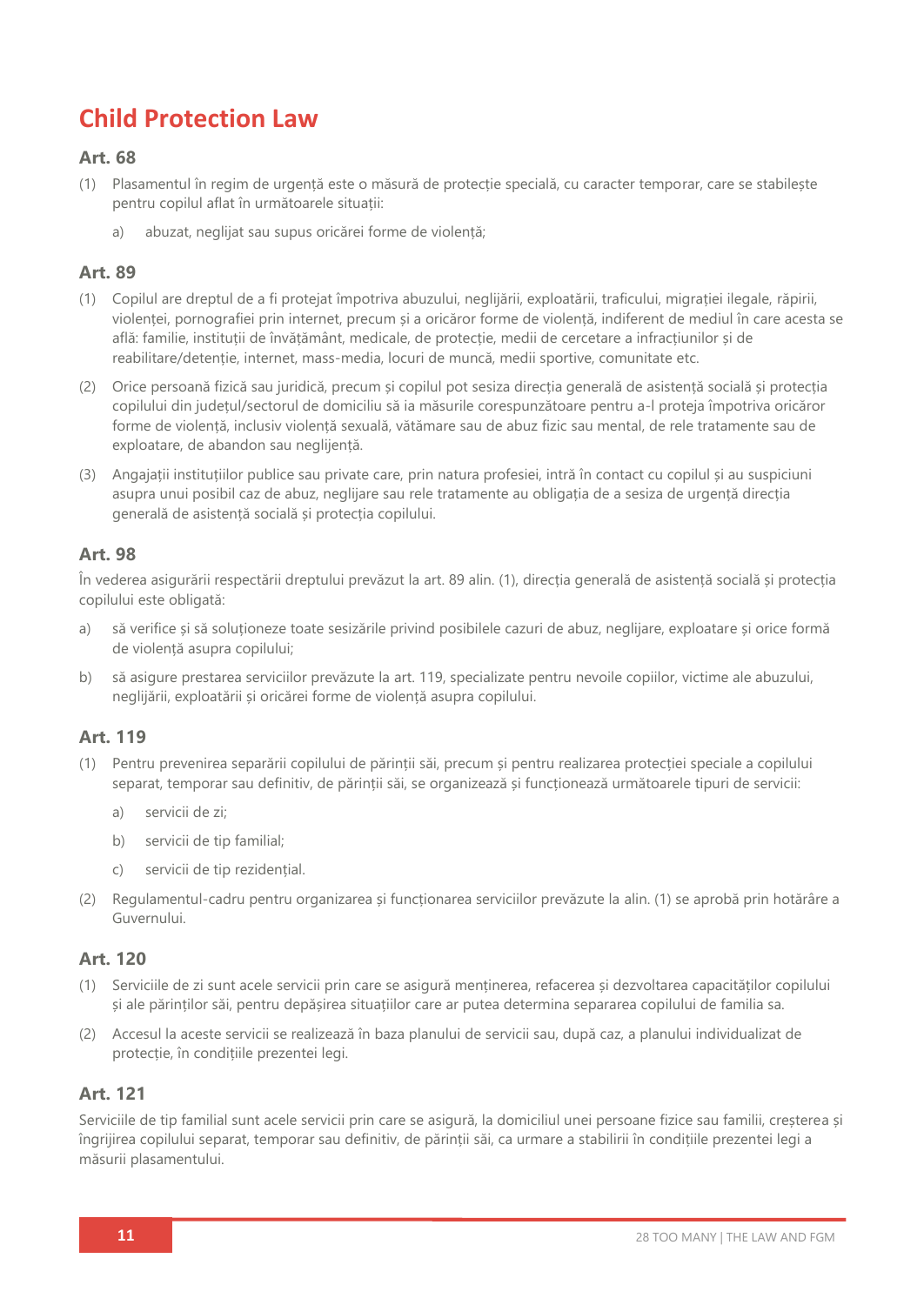# **Art. 123**

- (1) Serviciile de tip rezidențial sunt acele servicii prin care se asigură protecția, creșterea și îngrijirea copilului separat, temporar sau definitiv, de părinții săi, ca urmare a stabilirii în condițiile prezentei legi a măsurii plasamentului.
- (2) Din categoria serviciilor de tip rezidențial fac parte toate serviciile care asigură găzduire pe o perioadă mai mare de 24 de ore.
- (3) Sunt considerate servicii de tip rezidențial și centrele maternale.
- (4) Serviciile de tip rezidențial care aparțin autorităților administrației publice se organizează numai în structura direcției generale de asistență socială și protecția copilului, în regim de componente funcționale ale acestora, fără personalitate juridică.
- (5) Serviciile de tip rezidențial se organizează pe model familial și pot avea caracter specializat în funcție de nevoile copiilor plasați.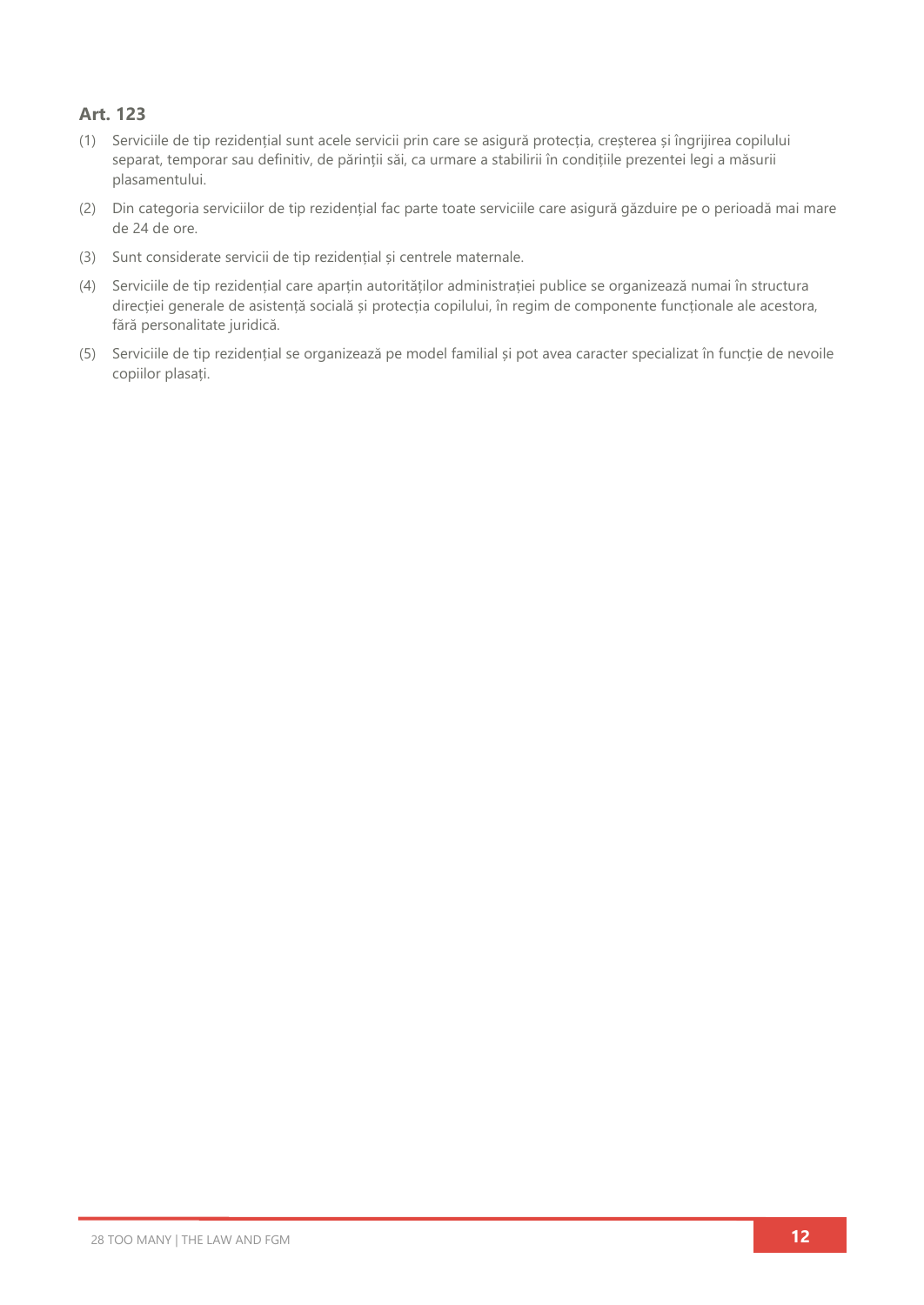- 1 National Institute of Statistics (2020) *Resident population on January 1, 2020 decreasing with 96.5 thousand people*. Available a[t https://insse.ro/cms/sites/default/files/com\\_presa/com\\_pdf/poprez\\_ian2020r.pdf](https://insse.ro/cms/sites/default/files/com_presa/com_pdf/poprez_ian2020r.pdf) (accessed 23 May 2021).
- 2 European Institute for Gender Equality (2013) *Current situation of female genital mutilation in Romania*. Available at<https://eige.europa.eu/publications/current-situation-and-trends-female-genital-mutilation-romania> ( accessed 23 May 2021).
- 3 World Health Organization (2020) *Factsheet: Female Genital Mutilation*. Available at [https://www.who.int/news](https://www.who.int/news-room/fact-sheets/detail/female-genital-mutilation#:~:text=Female%20genital%20mutilation%20(FGM)%20involves,benefits%20for%20girls%20and%20women)[room/fact-sheets/detail/female-genital-mutilation#:~:text=Female%20genital%20mutilation](https://www.who.int/news-room/fact-sheets/detail/female-genital-mutilation#:~:text=Female%20genital%20mutilation%20(FGM)%20involves,benefits%20for%20girls%20and%20women) [%20\(FGM\)%20involves,benefits%20for%20girls%20and%20women](https://www.who.int/news-room/fact-sheets/detail/female-genital-mutilation#:~:text=Female%20genital%20mutilation%20(FGM)%20involves,benefits%20for%20girls%20and%20women) (accessed 23 May 2021).
- 4 *International Covenant on Civil and Political Rights* (1966) United Nations Treaty Collection: Status of Treaties*.* Available at [https://treaties.un.org/Pages/ViewDetails.aspx?src=TREATY&mtdsg\\_no=IV-4&chapter=4&clang=\\_en](https://treaties.un.org/Pages/ViewDetails.aspx?src=TREATY&mtdsg_no=IV-4&chapter=4&clang=_en) (accessed 23 May 2021).
- 5 *International Covenant on Economic, Social and Cultural Rights* (1966) United Nations Treaty Collection: Status of Treaties. Available at [https://treaties.un.org/Pages/ViewDetails.aspx?src=TREATY&mtdsg\\_no=IV-3&chapter=4](https://treaties.un.org/Pages/ViewDetails.aspx?src=TREATY&mtdsg_no=IV-3&chapter=4) (accessed 23 May 2021).
- 6 *Convention on the Elimination of All Forms of Discrimination Against Women* (1979) United Nations Treaty Collection: Status of Treaties. Available at [https://treaties.un.org/Pages/ViewDetails.aspx?src=IND&mtdsg\\_no=IV-](https://treaties.un.org/Pages/ViewDetails.aspx?src=IND&mtdsg_no=IV-8&chapter=4&clang=_en#9)8&chapter=4&clang= en#9 (accessed 23 May 2021).
- 7 *Convention on the Rights of the Child* (1989) United Nation Treaty Collection: Status of Treaties. Available at [https://treaties.un.org/pages/ViewDetails.aspx?src=TREATY&mtdsg\\_no=IV-11&chapter=4&clang=\\_en](https://treaties.un.org/pages/ViewDetails.aspx?src=TREATY&mtdsg_no=IV-11&chapter=4&clang=_en) (accessed 23 May 2021).
- 8 Council of Europe (2021) *Chart of signatures and ratifications of Treaty 210, Convention on preventing and combating violence against women and domestic violence*. Available at [https://www.coe.int/en/web/conventions/full-list/-/conventions/treaty/197/?module=signatures-by](https://www.coe.int/en/web/conventions/full-list/-/conventions/treaty/197/?module=signatures-by-treaty&treatynum=210)[treaty&treatynum=210](https://www.coe.int/en/web/conventions/full-list/-/conventions/treaty/197/?module=signatures-by-treaty&treatynum=210) (accessed 23 May 2021).
	- Council of Europe (2021) *Reservations and Declarations for Treaty 210, Convention on preventing and combating violence against women and domestic violence*. Available at [https://www.coe.int/en/web/conventions/full-list/-](https://www.coe.int/en/web/conventions/full-list/-/conventions/treaty/197/?module=declarations-by-treaty&numSte=210&codeNature=0) [/conventions/treaty/197/?module=declarations-by-treaty&numSte=210&codeNature=0](https://www.coe.int/en/web/conventions/full-list/-/conventions/treaty/197/?module=declarations-by-treaty&numSte=210&codeNature=0) (accessed 23 May 2021).
- 9 Council of Europe (2021) *Chart of Signatures and Ratifications of Treaty 005, Convention for the Protection of Human Rights and Fundamental Freedoms*. Available at coe.int/en/web/conventions/full-list/- /conventions/treaty/005/signatures?module=signatures-by-treaty&treatynum=005 (accessed 23 May 2021).
	- Council of Europe (2021) *Reservations and Declarations for Treaty 005, Convention for the Protection of Human Rights and Fundamental Freedoms*. Available at [https://www.coe.int/en/web/conventions/full-list/-](https://www.coe.int/en/web/conventions/full-list/-/conventions/treaty/005/?module=declarations-by-treaty&numSte=005&codeNature=0) [/conventions/treaty/005/?module=declarations-by-treaty&numSte=005&codeNature=0](https://www.coe.int/en/web/conventions/full-list/-/conventions/treaty/005/?module=declarations-by-treaty&numSte=005&codeNature=0) (accessed 23 May 2021).

#### **Cover images:** Image of Romania from Canva photo library. Paul Gulea (undated) *Happy African American girl with afro hairstyle, putting hands on cheeks and touching po[c]ket, standing in folk cultural center . . .*. 123RF ID 125522012.

*Please note that the use of a photograph of any girl or woman in this report does not imply that she has, nor has not, undergone FGM.*